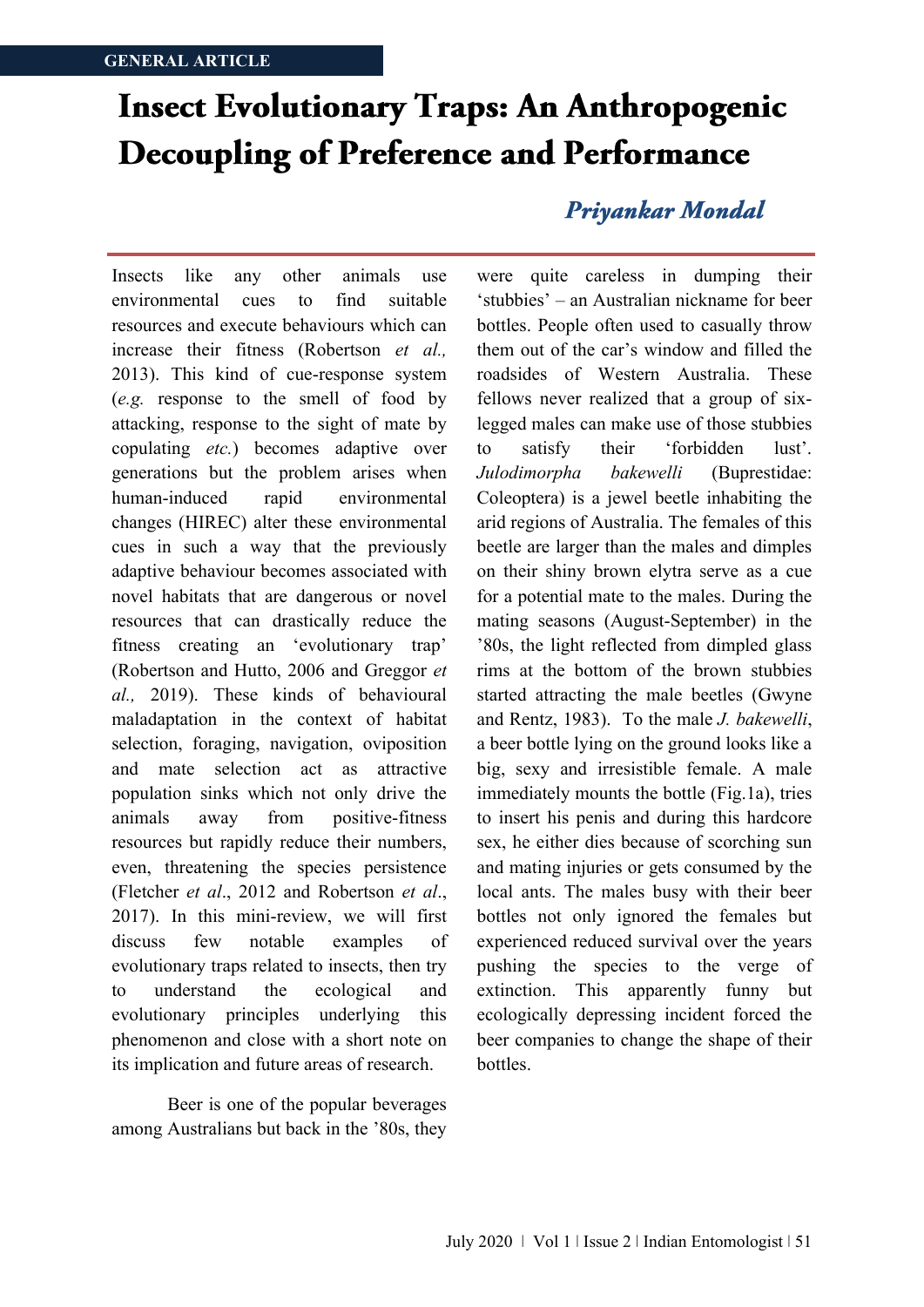



Fig. 1. Example of few evolutionary traps triggering maladaptive behaviour in insects. a) Male *Julodiomorpha bakewelli* mounting a beer bottle(©Darryl Gwynne), b) a group of mayflies attracted to polarized light from a glass window pane(©Will Milne), (Both adapted from Robertson *et al*., 2013) c) push-pull farming involving Napier grass as trap crop to attract the maize borers (modified from Pickett *et al*., 2014).

The search for effective utilization of non-conventional sources of energy has led mankind to invent photovoltaic solar panels with the aim of reducing environmental pollution and boosting ecological sustainability. Surprisingly, the solar panels have been identified as a strong source of polarized light pollution attracting waterseeking (semi)aquatic insects (Horvath *et al*., 2010). Especially the (most widely used) dark coloured solar panels which horizontally polarize the reflected sunlight (90-100% compared to 30-80% from natural water bodies) mimicking the cue a lot of aquatic insects rely upon to identify water bodies suitable for mating or oviposition. In addition to solar panels, other man-made

dark coloured objects like glass buildings, and asphalt roads equally influence the decision making of these insects (Fig. 1b) (Kriska *et al*., 1998 and 2008). These supernormally polarized light sources have become preferentially attractive for the aquatic insects and as a result, the adults fail to find a mate and the eggs fail to hatch ultimately bringing their population down (Robertson and Chalfoun, 2016). Aquatic insects have an innate preference for surface areas with increasingly higher percentages of polarized light which eventually make them susceptible to fall prey to such rapid anthropogenic changes (Robertson *et al*., 2019). Recently, a field experiment with adult water-seeking insects across four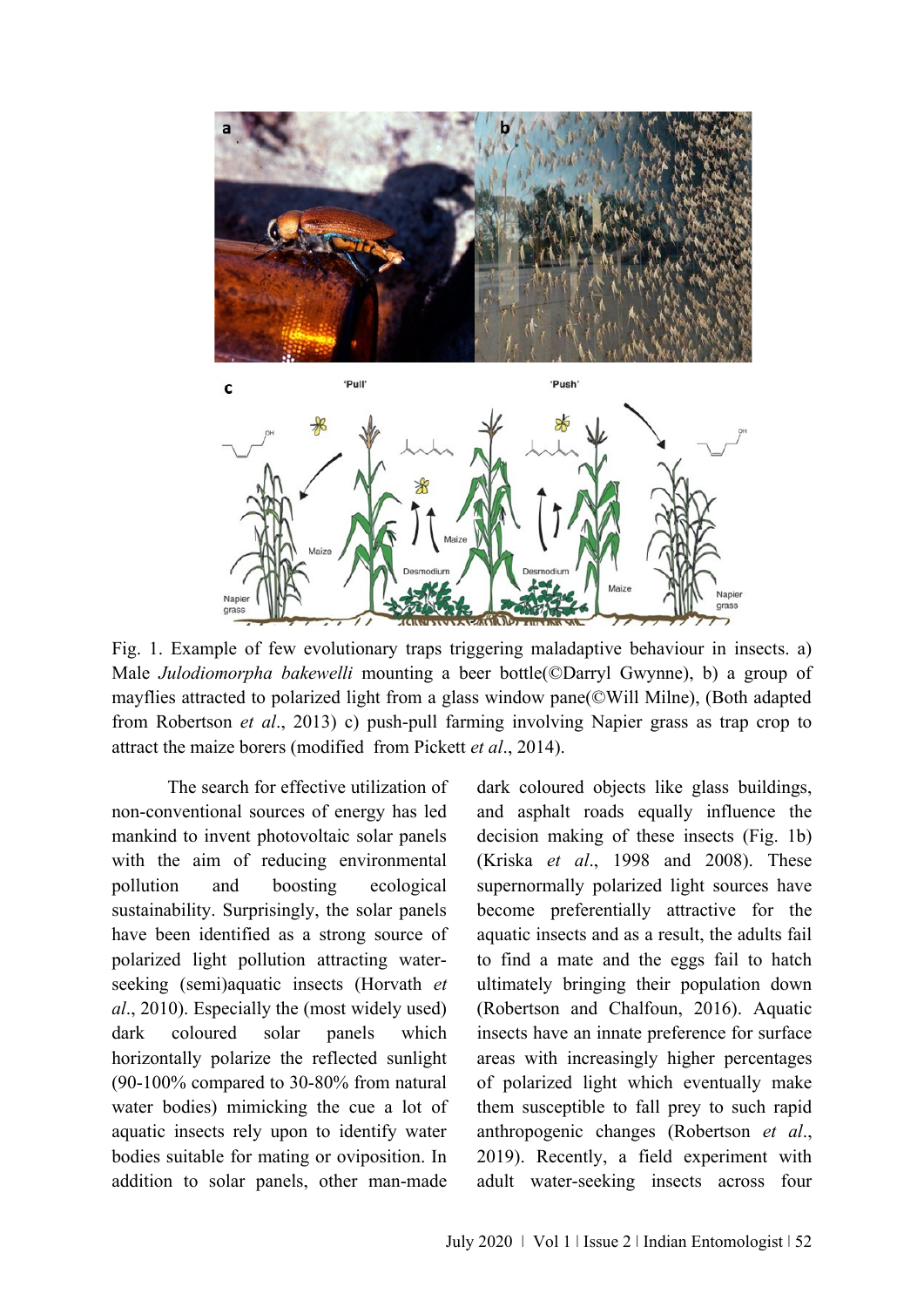taxonomic groups *viz*., Chironomidae (10,102), Simuliidae (556), Trichoptera (181) and Ephemeroptera (147) has shown more than 40% adjusted capture for the first three groups and nearly 30% of the same for Ephemeroptera on entirely black solar panels compared to the manipulated panels with different width and density of white gridding where the adjusted capture was reduced to nearly 95% (Black and Robertson, 2020). Of course, the result highlights the severity of such 'solar traps' but it also suggests a way to mitigate the challenge by modest reduction of photoactive area (2-3%) of the panels. Besides aquatic insects, light pollution by artificial city lights has immensely contributed to a rapid decline of nocturnal insects (including pollinators and predators of pests) by impairing their navigation abilities, ocular sensitivity, host-seeking and ovipositional behaviour, pupation and diapause (Owens and Lewis, 2018).

In the earlier examples, the evolutionary traps were created unintentionally, yet drastically affected the species performance creating a higher preference towards negative fitness resources, but such traps can also be set intentionally to manage pestiferous and invasive species. Professor Zeyaur Khan, an IARI graduate and Indo-African scientist, has spent decades for the development of 'push-pull farming' targeting insect's olfactory behaviour of host selection. Thousands of farmers in East Africa have adopted this strategy to protect their maize and sorghum from borer pests (*Chilo partellus*, *Busseola fusca*, *Sesamia calamistis* and *Eladna saccharina*). Molasses grass (*Melinis minutiflora*) and desmodium (*Desmodium uncinatum* and *D. intortum*), when intercropped with maize or

sorghum, repel the stem borers and additionally volatiles from molasses increase parasitism by *Cotesia sesamiae*. On the other hand, volatiles from the so-called 'trap crop' of Napier and Sudan grass (*Pennisetum purpureum* and *Sorghum vulgare sudanense*) surrounding the main crop field not only attract the stem borers for oviposition but restricts the larval development with physiological impairments and recruitment of natural enemies (Fig. 1c) (Khan *et al.,* 1997 and 2006). This approach of utilizing an evolutionary trap contributed to increased crop yields, livestock production, enhanced food security and ecological sustainability (Khan and Pickett, 2004 and Robertson *et al.,* 2017). The same principles are now widely used to control *Helicoverpa* in Cotton, Colorado beetle in potatoes, maggots in onion, thrips in chrysanthemum, bark beetles in conifers and different pests of medical and veterinary importance (Cook *et al.,* 2007). In addition to planting crops emitting volatiles attractive to pests, several other traps targeting the insects' visual and olfactory responses such as light trap, yellow sticky plates and pheromone lures have been recommended as an integral part of conservation agricultural practices. The innate phototactic behaviour of many nocturnal insects has provided the basis of designing insecticide based light traps and electric insect killers. Equipped with fluorescent electric tubes the electric insect killers have been widely used for managing household and glasshouse pests such as mosquitoes, moths and beetles. Insecticide based light traps with blue fluorescent light were widely used to control rice borers *Tryporyza incertulus* and *Chilo suppressalis* in Japan during World war-II and afterwards (Ishikura, 1950). Yellow sticky plates and roles have become popular tools to attract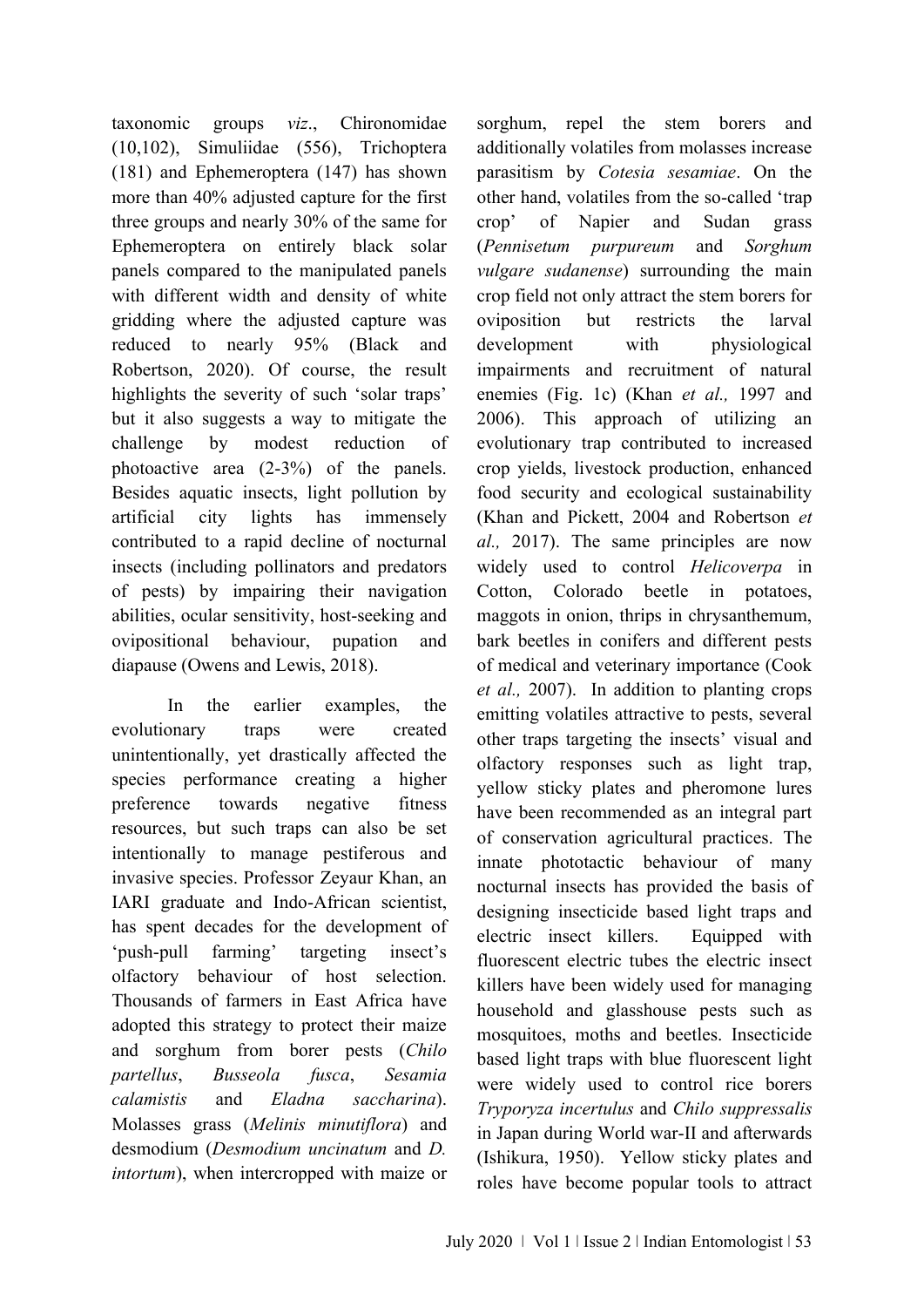and trap a lot of diurnal insects possessing an innate attraction for yellow colours such as planthoppers, leafhoppers, aphids, whiteflies, thrips and leafminers (Shimoda *et al.,* 2013). The pheromone lures, on the other hand, are designed to manipulate the olfactory behaviour of insects. Semiochemicals released from either of the sexes inducing aggregation, foraging or mate searching responses have been synthesized in-vitro and implemented in crop fields, orchards and vineyards for pest monitoring, mating disruption and mass trapping purposes. Pheromone dispensers releasing synthetic sex pheromone plumes at a fixed rate confuse the males and reduce the frequency with which they encounter calling females and thus disrupt the mating and reproduction. The technique has been successfully implemented against bollworms, fruit sucking moths, stem borers, gypsy moths, oriental beetles *etc* (Tewari *et al.,* 2014). Mass trapping involves the use of attractive semiochemicals to lure the pest population towards killing devices such as small amount of insecticides, adhesives, water or other physical killing agents. This strategy gained huge success inmanaging bollworms, tephritid fruitflies, boll weevil, codling moth, bark beetles and palm weevils (El-Sayed *et al.,* 2009 and Tewari *et al.,* 2014).

From the examples cited above, it is quite clear that the 'insect evolutionary trap' occurs when human activity creates or manipulates the environment in such a way that an insect's adaptive strategies no longer correlate with increased fitness and as a result, it prefers to choose dangerous resources or behaviours despite having better options (Robertson and Chalfoun, 2016). In case of any organism, including insects, natural selection should align the

relative preference for a resource (*e.g.* mate, food item, territory) with its fitness value such that resources which provide better fitness rewards are preferred over those with a lower fitness value. But human-induced rapid environmental change may decouple this preference-performance correlation such that organisms preferentially exploit negative fitness resources (evolutionary traps) or avoid high-quality resources, which would otherwise increase its fitness (undervalued resources) (Fig. 2) (Robertson *et al*., 2017).



Fitness value of resource

Fig. 2. A conceptual diagram showing the relationship between preference for resources with fitness value associated with the resources. Blue ovoid region indicates the effect of natural selection and yellow rectangles represent trajectories under human induced environmental changes (Adapted from Robertson *et al.,* 2017).

A deep understanding of sensory, cognitive and behavioural mechanisms of a species is necessary to discern its susceptibility towards a trap. Animals often need to generalize cues from experiences as familiar cues also vary in time and space. It is a pitfall where novel environmental changes may also be perceived under the generalized cue. This is the reason why the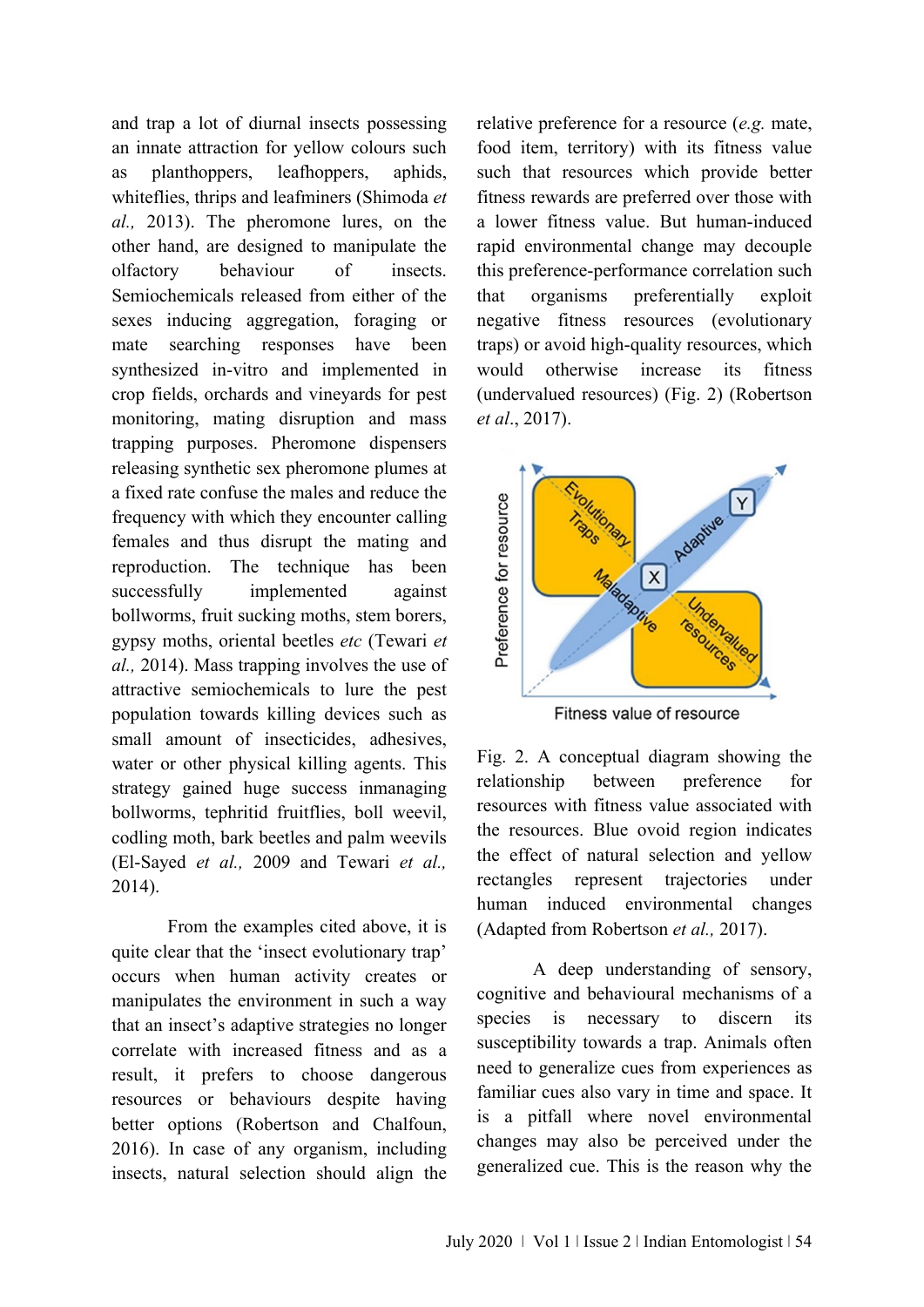male *Julodiomorpha* beetles fell for the stubbies. The degree of difference between a familiar and a novel cue determines whether an insect should behave adaptively or it requires further presentation of cues to learn and act accordingly (Ferrari *et al.,* 2007, 2016). Individuals within and between populations differ greatly in their behavioural tendencies (Sih *et al.,* 2004). The bolder individuals are more likely to explore novel cues compared to the shy ones. In that case aggressive, bolder individuals will be easily attracted towards post-HIREC novel dangers and succumb to such evolutionary traps. In this way, even if some traps cannot cause an abrupt decline in species or population, they may exert strong selection pressure depending on personality phenotypes (Madden and Whiteside, 2014). The success of an evolutionary trap also depends on whether it is a single opportunity or a multiple opportunity trap. In case of a single opportunity trap (like toxic food or oviposition site), the outcome of an error is fatal leaving no place for learning but a multiple opportunity trap (such as unpleasant but not fatal gustatory response) can offer scope for learning and avoiding the danger (Greggor *et al*., 2019)

A comprehensive understanding of insect evolutionary traps is necessary both for the conservation of endangered insects and controlling pestiferous and invasive species. The biological principles that cause the decline of nocturnal pollinators by night light pollution are the same to be used for light trapping of nocturnal pests, the quantity and quality of stimulus being the difference. From the conservation point of view, an evolutionary trap can be disarmed by reducing the attractiveness of a trap; increasing its fitness values; or both (Robertson *et al*., 2013). Assessing an anthropogenic novel change as a potential evolutionary trap is of first and foremost importance which require overall consideration of key components of an ecosystem and their interactions. Cautious ecological restoration by increasing habitat connectivity between positive-fitness patches can increase the habitat availability for mobile species making them less vulnerable to succumb to patches with negative fitness value. From the pest management point of view, the efficacy of an evolutionary trap depends on its attractiveness. In simple words, to trap a pest, a negative fitness resource must be (made) attractive over other options available to the pest. Farmers and folks have been using different kinds of evolutionary traps to deter or kill agricultural, livestock and household pests since ages even before the term was scientifically defined. The major risk associated with exploiting an evolutionary trap is its direct and indirect effect on non-target organisms (Robertson *et al*., 2017). However, the framework of an evolutionary trap has a great potential for large scale population control and eradication by making it more taxonspecific, and resistant to escape based on physiological, ecological and evolutionary responses. Multidisciplinary research oriented towards behavioural biology, sensitive and cognitive ecology, the molecular and physiological basis of phenotypic plasticity may yield deeper insights about how well an evolutionary trap can be utilized for pest management or disarmed for the conservation of biodiversity.

## **References**

Black T V, Robertson B A. 2020. How to disguise evolutionary traps created by solar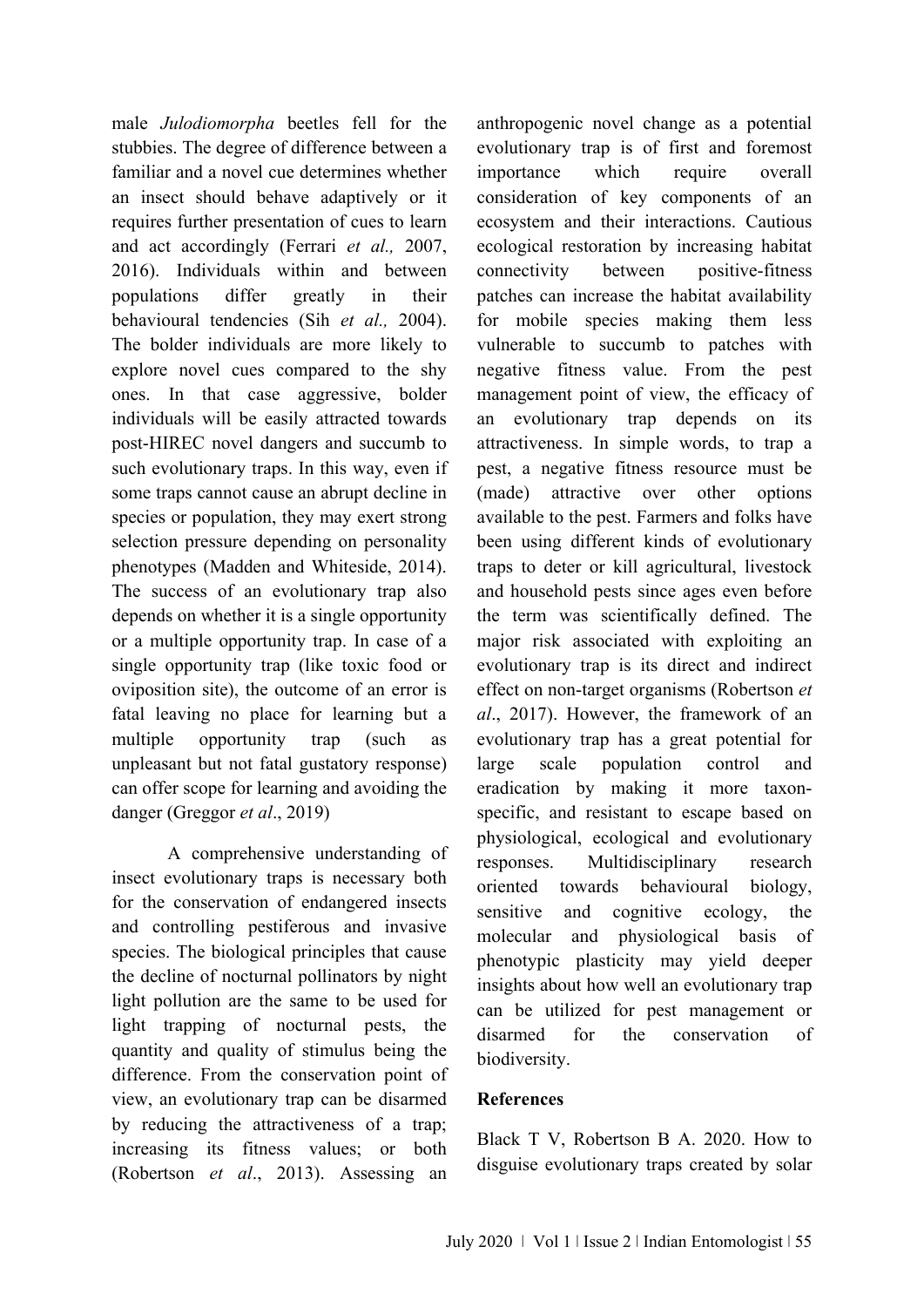panels. Journal of Insect Conservation 24(1):241-247.

Cook S M, Khan Z R, Pickett J A. 2007. The use of push-pull strategies in integrated pest management. Annual Review of Entomology 52(1):375-400.

El-Sayed A M, Suckling D M, Byers J A, Jang E B, Wearing C H. 2009. Potential of "lure and kill" in long-term pest management and eradication of invasive species. Journal of Economic Entomology 102(3):815-835.

Ferrari M C, Crane A L, Chivers D P. 2016. Certainty and the cognitive ecology of generalization of predator recognition. Animal Behaviour 111(1): 207- 211.

Ferrari M C, Gonzalo A, Messier F, Chivers D P. 2007. Generalization of learned predator recognition: an experimental test and framework for future studies. Proceedings of the Royal Society B: Biological Sciences 274(1620): 1853-1859.

Fletcher Jr R J, Orrock J L, Robertson B A. 2012. How the type of anthropogenic change alters the consequences of ecological traps. Proceedings of the Royal Society B: Biological Sciences 279(1738):2546-2552.

Greggor A L, Trimmer P C, Barrett B J, Shih A. 2019. Challenges of learning to escape evolutionary traps. Frontiers in Ecology and Evolution 7(1):408.

Gwynne D T, Rentz D C. 1983. Beetles on the bottle: male buprestids mistake stubbies for females (Coleoptera). Australian Journal of Entomology 22(1):79-80.

Horváth G, Blahó M, Egri Á, Kriska G, Seres I, Robertson B. 2010. Reducing the maladaptive attractiveness of solar panels to

polarotactic insects. Conservation Biology 24(6):1644-1653.

Ishikura S. 1950. Subsequent fluorescent light trap. Journal of Agricultural Sciences *5*(1):15-19. (in Japanese)

Khan Z R, Ampong-Nyarko K, Chiliswa P, Hassanali A, Kimani S, Lwande W, Overholt W A, Picketta J A, Smart L E, Woodcock C M. 1997. Intercropping increases parasitism of pests. Nature 388(6643): 631-632.

Khan Z R, Midega C A, Hutter N J, Wilkins R M, Wadhams L J. 2006. Assessment of the potential of Napier grass (*Pennisetum purpureum*) varieties as trap plants for management of *Chilo partellus*. Entomologia Experimentalis et Applicata 119(1):15-22.

Kriska G, Horváth G, Andrikovics S. 1998. Why do mayflies lay their eggs en masse on dry asphalt roads? Water-imitating polarized light reflected from asphalt attracts Ephemeroptera. Journal of Experimental Biology 201(15): 2273-2286.

Kriska G, Malik P, Szivák I, Horváth G. 2008. Glass buildings on river banks as "polarized light traps" for mass-swarming polarotactic caddis flies. Naturwissensch aften 95(5):461-467.

Madden J R, Whiteside M A. 2014. Selection on behavioural traits during 'unselective' harvesting means that shy pheasants better survive a hunting season. Animal Behaviour 87(1):129-135.

Owens A C, Lewis S M. 2018. The impact of artificial light at night on nocturnal insects: A review and synthesis. Ecology and Evolution 8(22):11337-11358.